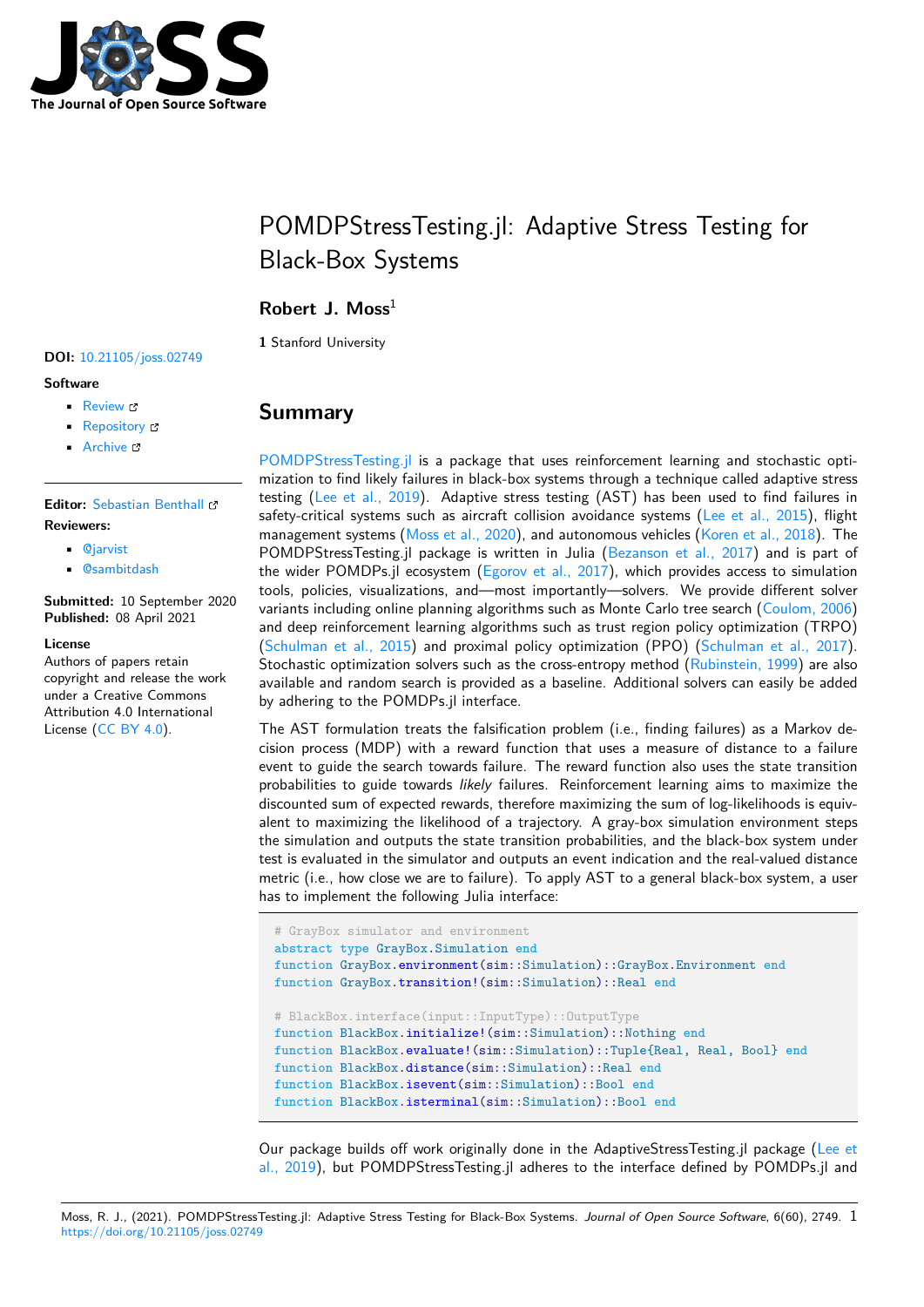

provides different action modes and solver types. Related falsification tools (i.e. tools that do not include most-likely failure analysis) are S-TaLiRo (Annapureddy et al., 2011), Breach (Donzé, 2010), and FALSTAR (Zhang et al., 2018). These packages use a combination of optimization, path planning, and reinforcement learning techniques to solve the falsification problem. The tool most closely related to POMDPStressTesting.jl is the AST Toolbox in Python (Koren et al., 2018), which wraps around the gym [reinforcement learning env](#page-2-10)ironment ([Brockman et](#page-2-11) al., 2016). The [author has contribu](#page-2-12)ted to the AST Toolbox and found the need to create a similar package in pure Julia for better performance and to interface with the POMDPs.jl ecosystem.

# **[Statement of N](#page-2-13)eed**

Validating autonomous systems is a crucial requirement before their deployment into realworld environments. Searching for likely failures using automated tools enable engineers to address potential problems during development. Because many autonomous systems are in environments with rare failure events, it is especially important to incorporate likelihood of failure within the search to help inform the potential problem mitigation. This tool provides a simple interface for general black-box systems to fit into the adaptive stress testing problem formulation and gain access to solvers. Due to varying simulation environment complexities, random seeds can be used as the AST action when the user does not have direct access to the environmental probability distributions or when the environment is complex. Alternatively, directly sampling from the distributions allows for finer control over the search. The interface is designed to easily extend to other autonomous system applications and explicitly separating the simulation environment from the system under test allows for wider validation of complex black-box systems.

# **Research and Industrial Usage**

POMDPStressTesting.jl has been used to find likely failures in aircraft trajectory prediction systems (Moss et al., 2020), which are flight-critical subsystems used to aid in-flight automation. A developmental commercial flight management system was stress tested so the system engineers could mitigate potential issues before system deployment (Moss et al., 2020). In addition to traditional requirements-based testing for avionics certification  $(RTCA, 2011)$ , this work [is being used to fi](#page-2-2)nd potential problems during development. There is also ongoing research on the use of POMDPStressTesting.jl for assessing the risk of autonomous vehicles and determining failure scenarios of autonomous lunar rovers.

### **Acknowledgments**

We acknowledge Ritchie Lee for his guidance and original work on adaptive stress testing and the AdaptiveStressTesting.jl package and Mark Koren, Xiaobai Ma, and Anthony Corso for their work on the AST Toolbox Python package and the CrossEntropyMethod.jl package. We also acknowledge Shreyas Kowshik for his initial implementation of the TRPO and PPO algorithms in Julia. We want to thank the Stanford Intelligent Systems Laboratory for their development of the POMDPs.jl ecosystem and the MCTS.jl package; particular thanks to Zachary Sunberg. We also want to thank Mykel J. Kochenderfer for his support and research input and for advancing the Julia community.